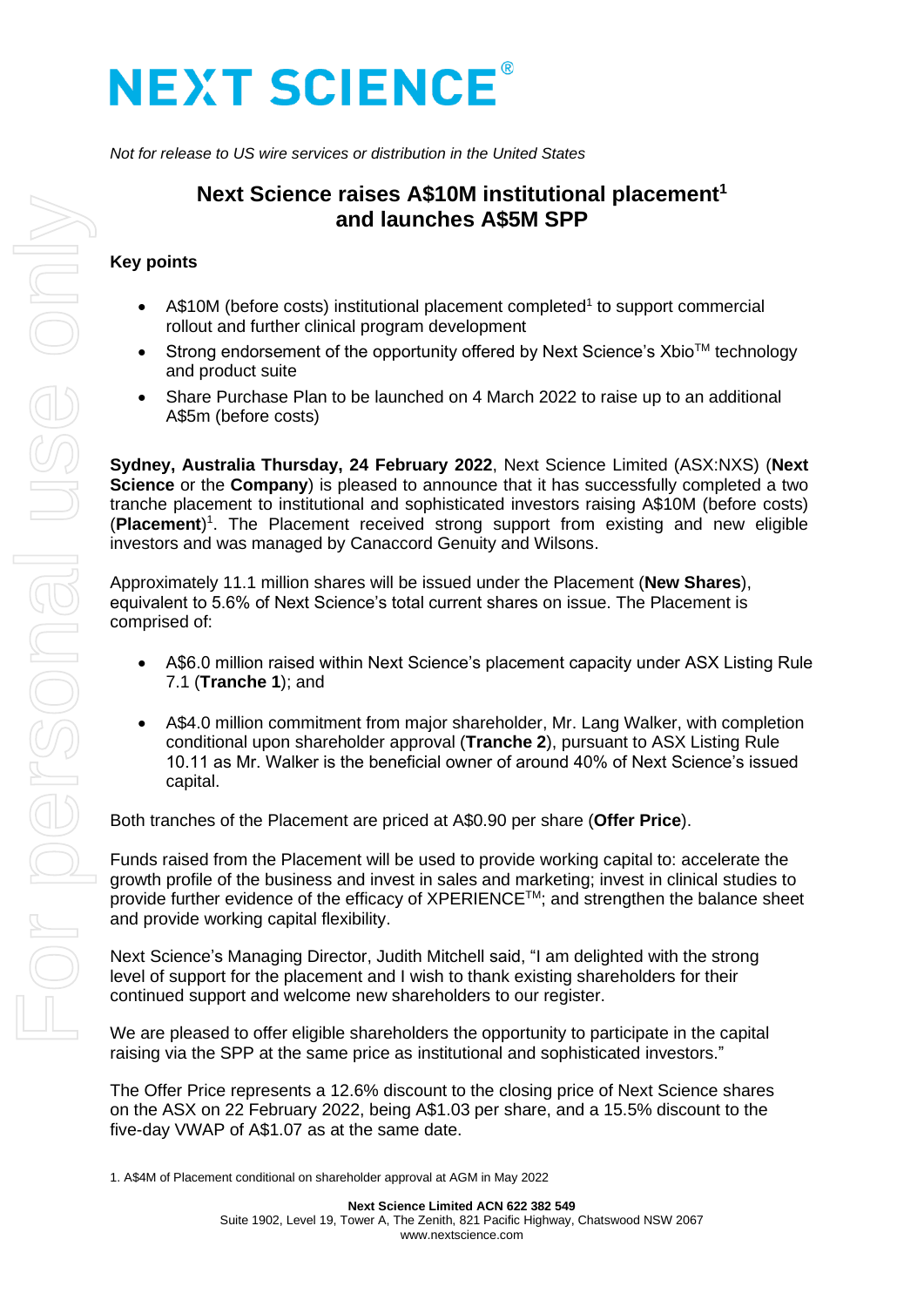Shares issued under the Placement will rank equally with existing Next Science ordinary shares on issue. Settlement of Tranche 1 of the Placement will take place on Wednesday, 2 March 2022, with allotment of the new shares expected to occur on Thursday, 3 March 2022. Trading of these shares is expected to commence on ASX on Thursday, 3 March 2022.

The settlement and issue of shares to Mr. Walker as part of Tranche 2 of the Placement is subject to shareholder approval and if approved, will occur after the annual general meeting which is expected to be held on 27 May 2022.

#### **Share Purchase Plan**

Next Science will offer existing eligible shareholders the opportunity to participate in a SPP to raise up to A\$5M (before costs). Existing shareholders of the Company who:

- (i) have a registered address in Australia and New Zealand as at 7.00pm (Sydney time) on 23 February 2022; and
- (ii) are not in the United States or acting for the account or benefit of a person in the United States,

will be eligible to participate in the SPP.

The SPP will provide each eligible shareholder with the opportunity to apply for up to A\$30,000 worth of new shares at the lower of:

- (i) the Offer Price (being A\$0.90); and
- (ii) the price that is a 2% discount to the VWAP of Next Science shares on the ASX over the five trading days up to, and including, the closing date of the SPP (rounded down to the nearest cent).

In the event of oversubscriptions, the SPP will be subject to a scale back of applications.

Shares issued under the SPP will rank equally with existing Next Science fully paid ordinary shares on issue.

The SPP offer document (**Offer Booklet**) containing further details of the SPP will be released on the ASX separately and is expected to be dispatched to all eligible shareholders in Australia and New Zealand on or about Friday, 4 March 2022, being the date on which the SPP will open.

#### **Capital Raising Indicative Timetable\*\***

| Event                                                                                  | <b>Date 2020</b>                              |
|----------------------------------------------------------------------------------------|-----------------------------------------------|
| Record date for eligible shareholders to subscribe for<br>New Shares via the SPP Offer | 7.00pm (Sydney time) Wednesday 23<br>February |
| Announcement of SPP                                                                    | Thursday, 24 February                         |
| Settlement of the Institutional Placement                                              | Wednesday, 2 March                            |
| Issue of New Shares under the Institutional Placement                                  | Thursday, 3 March                             |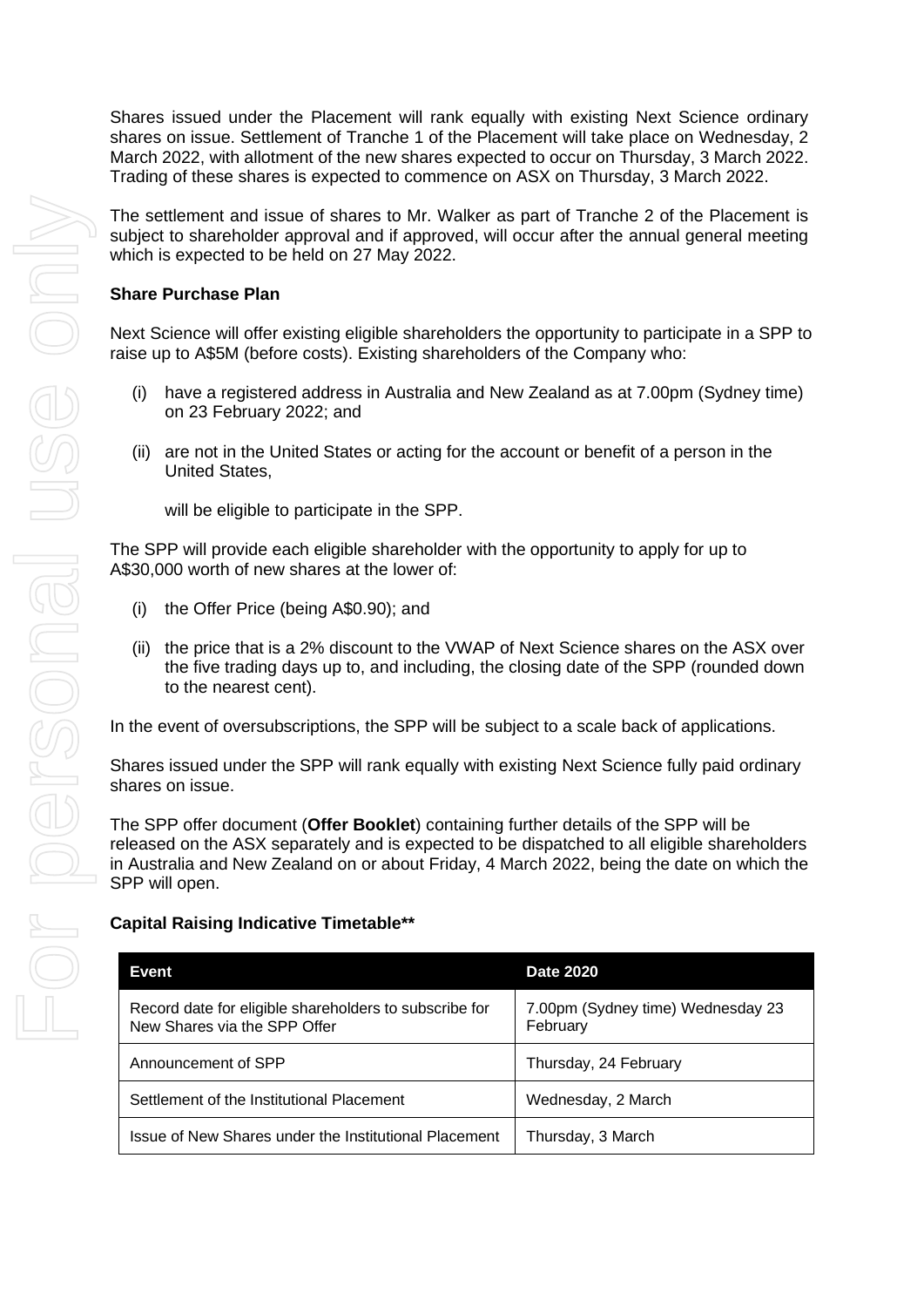| Trading of New Shares issued under the Institutional<br>Placement commences on ASX                    | Thursday, 3 March                   |
|-------------------------------------------------------------------------------------------------------|-------------------------------------|
| SPP Offer Booklet dispatched to shareholders                                                          | on or about Friday, 4 March         |
| SPP Offer opens                                                                                       | Friday, 4 March                     |
| <b>SPP Offer closes</b>                                                                               | Wednesday, 23 March unless extended |
| Announcement of results of SPP Offer                                                                  | Monday, 28 March                    |
| Issue of New Shares under the SPP Offer                                                               | Tuesday, 29 March                   |
| Dispatch of holding statements and normal trading of<br>New Shares issued under the SPP Offer         | Tuesday, 29 March                   |
| Shareholder meeting to approve issue of shares to<br>Next Science substantial holder, Mr. Lang Walker | Friday, 27 May                      |

*\*\* These dates are indicative only and are subject to change. Next Science reserves the right, subject to the Corporations Act 2001 (Cth) and the ASX Listing Rules, to amend this indicative timetable. In particular, Next Science reserves the right to extend the Closing Date, accept late applications under the SPP Offer (either generally or in particular cases), and to withdraw or vary the Placement or SPP Offer without prior notice. Any extension of the closing date will have a consequential effect on the date for the allotment and issue of New Shares. The timetable in respect of the underwritten component of the Placement can only be amended by Next Science with the agreement of the underwriter.*

Further information:

**Judith Mitchell** Managing Director, Next Science Limited Phone: +61 2 9375 7989 Email: [investorqueries@nextscience.com](mailto:investorqueries@nextscience.com)

**Michael Brown** Pegasus Advisory Phone: +61 400 248 080 Email: [mbrown@pegasusadvisory.com.au](mailto:mbrown@pegasusadvisory.com.au)

Approved and authorised for release by Next Science's Board of Directors.

#### **About Next Science**

Next Science is a medical technology company headquartered in Sydney, Australia, with a research and development centre in Florida, USA. Established in 2012, the Company's primary focus is on the development and continued commercialisation of its proprietary Xbio technology to reduce the impact of biofilm based infections in human health. Xbio is a unique, non-toxic technology with proven efficacy in eradicating both biofilm based and free-floating bacteria. Next Science owns 100% of the patent protected intellectual property relating to its Xbio technology**.** For further information visit: [www.nextscience.com.](http://www.nextscience.com/)

#### **Forward looking statements**

This announcement may contain forward looking statements which may be identified by words such as "believes", "considers", "could", "estimates", "expects", "intends", "may", and other similar words that involve risks and uncertainties. Such statements are not guarantees of future performance and involve known and unknown risks, uncertainties, assumptions and other important factors, many of which are beyond the control of Next Science or its Directors and management, and could cause Next Science's actual results and circumstances to differ materially from the results and circumstances expressed or anticipated in these statements. The Directors cannot and do not give any assurance that the results, performance or achievements expressed or implied by the forward-looking statements contained in this announcement will actually occur and investors are cautioned not to place undue reliance on these forward-looking statements.